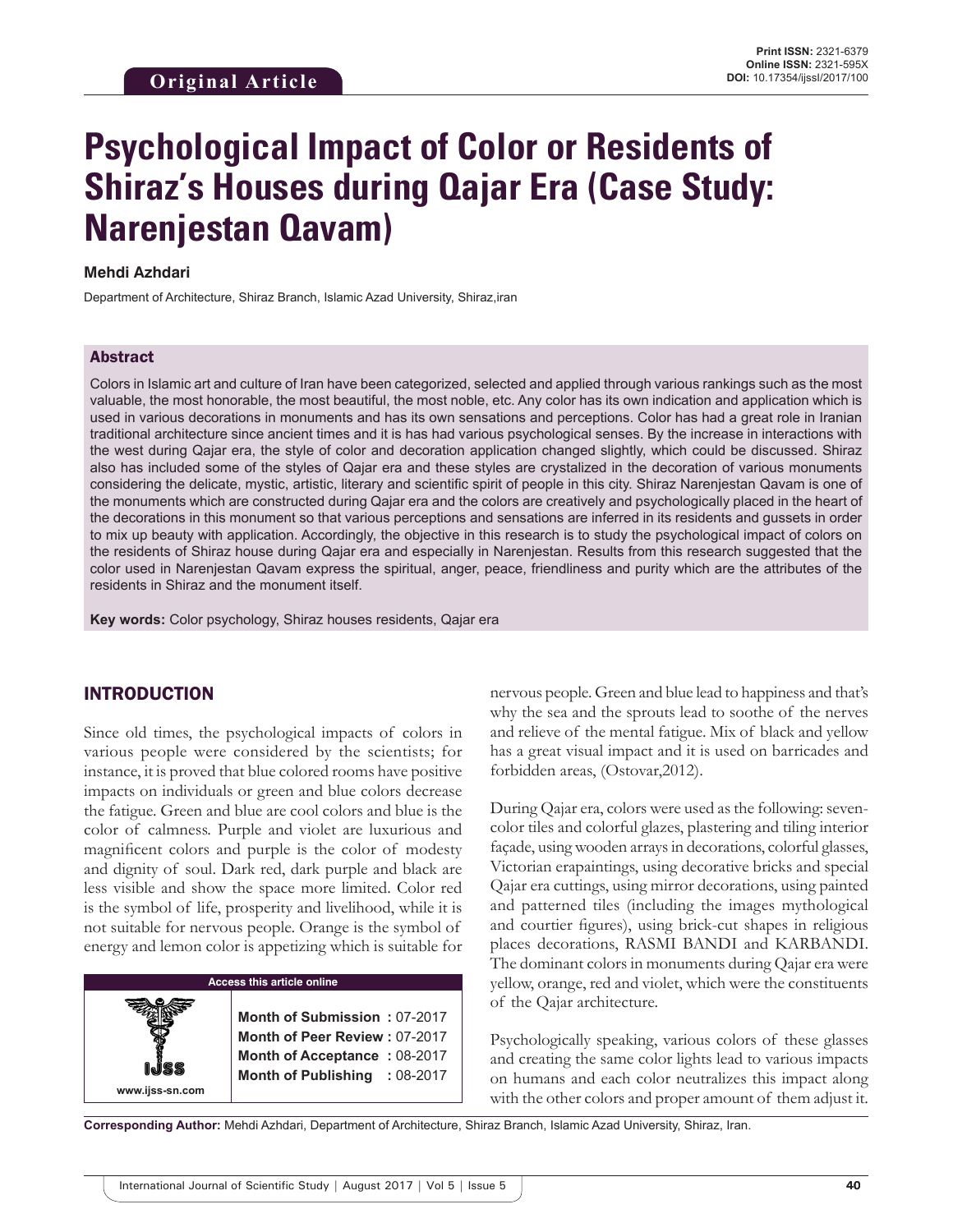The majority of the colors used in sash windows are azure, red, green and yellow and each of them has a definite psychological impact. This research tries to identify and study the impacts of the colors and their psychological aspects in architecture and design during Qajar era in Shiraz and especially in Narenjestan Qavam. Hence, it is tried to identify the psychological aspects of the colors through identifying the colors, their application position, and hidden feelings and perceptions in them and it tries to study the impacts of these colors on these houses' residents.

## **METHODOLOGY**

The research method in this study is survey-analytical method. The data in this research was collected through researcher-made checklist and based on direct observations. The statistical society in this research included the colors of the walls, ceilings, carpets, doors, windows, and columns of Narenjestan Qavam Garden. Considering the statistical population being limited, the sample and the population were considered the same. Color psychology was used to analyze the colors used in this garden in this research.

#### **Color Application in Narenjestan Qavam**

According to many researchers, not many people in the world have been familiar and aware of the impacts and quality of colors, as much of Iranians did. Using colors has been popular in Iran since prehistoric era and it has reached its climax in the later eras, in arts and industries such as textiles, architecture and tiling. The application of red color in Sialk civilization from five thousand B.C. and various colors in the later eras show the background and continuity of color and coloring history in Iran. As approaching the mysterious sites of old architectures in which color and light are used, the audience will be attracted to them and they will be captivated by the beauty of it, as if this part of the world is a part of the divine heritage which the gods have put on the earth as Prometheus Fire and it is years that is burning and now its flames are still burning although not as bright as it used to be. (Nabipur, 2004) Among the cases studied in this type of architecture could be referred to the architecture of color and light in the building of Narenjestan Qavam which attracts audiences with the sparkle of various colors in the architecture of these types of buildings. Using colors to form a symmetry and coordination in Iranian art history is another aspect of the symmetry-oriented and aesthetic sense of history in this country.

#### **The Impact of Color on the Residents of Narenjestan Qavam** *The therapeutic effects*

Using colors in curing and improving the physical and mental patients has always been at the center of therapists' attention. Nowadays, intestinal and digestive inflammations could be cured by 60 minutes of yellow light radiation and 60 minutes of blue light radiation can cure abscesses and three times of 30 minutes of green light radiation could cure arthritis. Hence, architects had provided the physical health for the residents in Narenjestan Qavam through their artistic creations and these creations are unique and magnificent. (Nabipur, 2004) Also, colors help with decreasing fatigue and stimulation of the eyes.

#### *The impact of colors in the environment*

The main objective of all these artistic efforts is to extract and purify the spiritual nature of form, color and their freedom from the materialistic prison. Color is life since the world without color is dead. Colors are the main idea and the product of the colorless light and colorless darkness is the opposite of them. Color is one of the elements which impact the visual perception of individuals along with light, texture, form and shape. However, color is treated as a random phenomenon in design, more than any other element. Colors provide a large variety of contrasts in different hours of the day and in any hour, they provide new shades which make the environment different and lively; moreover, using colors, the environment could be integrated and unified, or the environment could be distinguished and identifiable. By the application of various colors in the ceilings, walls and doors in Narenjestan Qavam, an important tool is provided for the guidance and induction of certain mental states in the residents.

#### *The psychological impacts*

The psychological impact of color is the impact which is called the color impact. The element of color and the color impact could be matched only about coordinated in severalheartbreaking. In all other cases, the agent of color transforms into a new work. (Seyedsadr, 2001) The issue which should not be neglected is the fact that the colors' impact includes many factors. The power of the colors about their depth is hidden in the color. These properties are crystalized in the darkness and brightness, coolness and warmth, degree of saturation, or the extent of the color levels. Also, the impact of each color is determined by its relative position in regards with the accompanying colors. One color should be applied considering the colors in its surrounding environment. (Seyedsadr, 2001) The studies of the psychologists on the impact of color and light on the perception of human about the environment and time, indicate the impact of color on the sense of weight (lightness or heaviness), temperature (warmness or coolness), distance (closeness or remoteness) and dimension (largeness or smallness). Even, the scale of time in environments including various colors is different and the combination of these factors lead to different impacts on the perception of humans, regardless of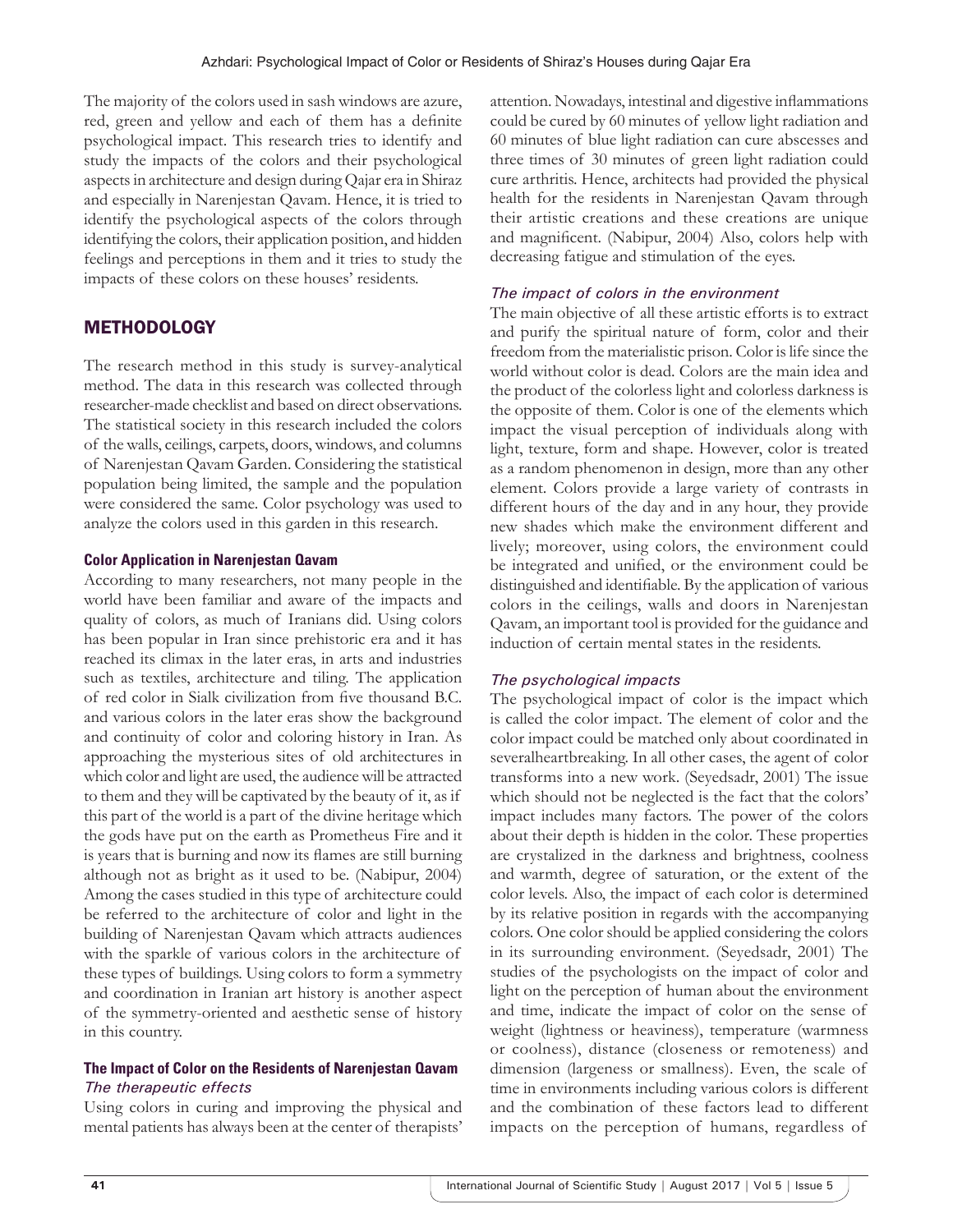other environmental factors and properties in the same space with various color combinations (Mohammadi and Shakibamanesh, 2005).

The orange and blue colors used in Narenjestan Garden are complementary colors and the mixture of these colors is gray. When the observer is in this place, they receive various lights and these lights are alternatively orange and blue and the walls reflect these colors with everchanging angles. This interaction provides humans with an emotion of richness in colors. Colors are shining powers and energies which impact humans either consciously or unconsciously.

#### *Spiritual impacts*

Architecture in Iran has been in direct contact with religious, cultural and mystical issues in Iran. These issues are observed through various separate performances in public and private spaces. Therefore, the quality of architecture in these spaces are completely different. Narenjestan Qavam Garden as a private space, mosque and school (in its traditional sense) has been used as a religious spaces and cultural issues in these spaces were studied. Walls and cool colors backgrounds lead to a slight decrease in the observer's body temperature and warm colors lead to a slight increase in the observer's body temperature. Visually speaking, warm colors come forwards while cool colors sit back. The windows and furniture in this garden with average color background and size mix color with the furniture and windows with large sizes and dominate the environment. The stability is diminished and a visual shock is created, tacitly. With average furniture and windows and a balanced and average color a stable combination is created. Any combination could be considered efficient if the elements of it could effectively connect with the audiences. In most cases, the main issue to identify the key elements so that by the order in the furniture and light, they could be extracted from irrelevant visual elements. These interfering objects ruin the environment. Artists who had created the colorful glasses in the garden, would use color to create such spiritual and mysterious environment so that they could intensify the thoughts of those who praise though spirituality.

#### *Happiness and vitality*

Color is life since the world without color is dead. Colors are the main idea and the product of the colorless light and colorless darkness is the opposite of them. Light is the first phenomenon in the universe. Through colors, the living spirit and nature of the world become clear. Also, its words and sound, its shape and color, are the main branches of the supernatural nature of it which is perceived not fully. As sound adds color to the word, color naturally adds certain form to the shape. The main nature of color is

the resonance of imaginary imaginations and in this case, color is music. When thought, concept, regulation, touching color and its spell are broken, there won't be anything left but the soulless body. Narenjestan Qavam Garden induces the sense of life, joy and livelihood in its residents through different and sometimes contrasting colors.

## *Transferring the aesthetic sense*

The shapes used in this garden have their own rational and meaningful system. In designing, these meaningful qualities of shape and color should be matched together; that is, shape and color approve each other in meaningfulness. Similar to three main colors of red, yellow and blue, three main shapes of square, triangle and circle retain conceptual and expressive properties. Square expresses material, weight and specific limits and induces a sense of drift, stretch and experience of movement. Square matches the color red and the weight of red volume matches the heavy and still shape of square. With its sharp angles, triangle creates the sense of aggression. Triangle is the symbol of thinking and its weightless sense and properties matches the light-yellow color. Unlike square, circle calms the feelings and induces calmness and slow movement. Circle is the symbol of soul which is always moving in itself. Hence, the residents of this garden feel the sense of aesthetics in themselves through observing any of these shapes.

# **CONCLUSION**

Colors are shining powers and energies which impact humans either consciously or unconsciously. Artists who had created the colorful glasses in the garden, would use color to create such spiritual and mysterious environment so that they could intensify the thoughts of those who praise though spirituality. (Mohammadi and Shakibamanesh, 2005).

Through studying and analyzing the derived data, and colors, their psychological impacts, architecture, plan, shape and decoration used in the monuments during Qajar era in Shiraz, especially Narenjestan Qavam, it is concluded that the colors used in Narenjestan Qavam express the spiritual, anger, peace, friendliness and purity which are the attributes of the residents in Shiraz and the monument itself. Hence, through a close scrutiny, it could be concluded that color and shape in the architecture of Qajar era have been of a great application, due to this style being introverted using different decorations. These colors and reflections infer spiritual, divine, poetic, anger, friendship, beauty and supernatural moods along with repelling insects. The red, blue, green, yellow and orange colors are the main colors used in Narenjestan Qavam and generally in the architecture of Qajar era in Shiraz.